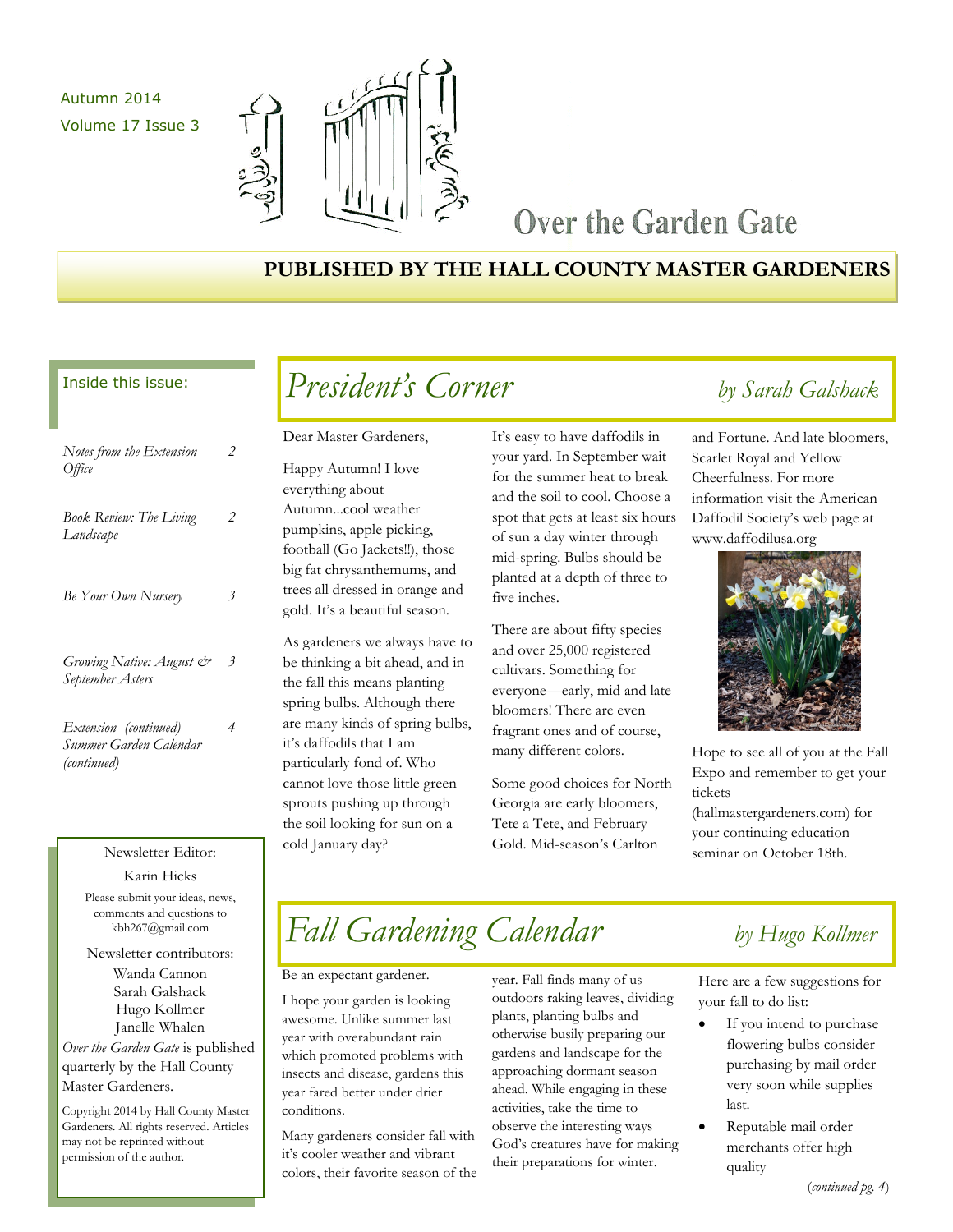# *Notes from the Extension Office by Wanda Cannon*



Painted lady butterfly on hairy sunflower

Don't judge each day by the harvest you reap but by the seeds that you sow.

As the summer season begins to wrap up, the Hall County Master Gardeners are preparing for the 2014 Fall Plant Expo at the end of September. I am always amazed at how well the Chairs and Co-chairs put this wonderful event together. The Spring and Fall Expos have become quite popular around these parts and their success as a major fundraiser and community event is a huge example of what a great organization the Hall County Master Gardener group continues to be!

It is hard to highlight over 160 plus members contributions and all of their various positive influences they provide for the community at large, but I personally want to thank each and every one of you for the differences you make. The Hall County Mater Gardeners provide gardening education and resources to so many in this county that it is hard to cover them all. But from the Extension offices point of view, we are thankful and appreciative of all you do, from answering questions in the office to providing your muscle, knowledge and service spirit to

each and every opportunity out there. Some of the recent master gardeners that were highlighted in *The Times* were Bobbett Holloway, Lee Lovett, Rachel Schneider, Lynn Kempler, Mary Richards, Pam Keene, Margaret Rasmussen and Jan Tuttle. If I missed anyone, please forgive me!

Thanks to all of you! You all make this community a better place to live in!

This summer was really a nice reprieve from the wet one we had last summer. Most gardeners were happy with their summer tomatoes as well as other veggies. Most of our calls in the office were related to winter damage in lawns and ornamentals. Hopefully, we will not have a repeat of last year's record breaking temps. Other calls included the never ending Leyland Cypress issues and rose rosette disease on our knockouts. Mole and vole questions and "the march of the little centipedes" were common calls.

Recently, I sent out applications to a large number of interested people about the upcoming 2015

Master Gardener classes. I will be wrapping that process up by the end of October, so if you know of anyone that wants to take the class, send them my way. I am always excited about the possibilities and talents this new group will bring. Also, if you are interested in being a mentor for the next class, send me a shout. Mentors are a really important component to the new trainee's development and they give them the support they need through the 3 month class time.

Kudos to the HCMG website and Facebook teams. Our new website looks great and it is very easy to navigate. Continue to go online for the latest events and opportunities. The website is the go to place for my monthly newsletter and other important information.

Thank you to all that are going to the new recordkeeping online site and recording your volunteer hours. If you have not gone on the site and need your username and password, please contact me and I can get

(*cont. page 4*)

# *Book Review: The Living Landscape by Karin Hicks*

Next month as part of our continuing education program the Hall County Master Gardeners will be hosting Doug Tallamy, an entomologist, ecologist and author of *Brining Nature Home*, so I thought it only fitting to review his latest work. *The Living Landscape* is a collaboration with Rick Darke,

author of *American Woodland Garden* who has a background in field botany and ecology and spent several decades as Curator of Plants at Longwood Gardens. People often think that gardening for wildlife means you can only use native plants or that your garden looks untidy. *The Living Landscape* debunks that myth

and shows how you can have a beautiful garden that nurtures wildlife as well as providing space to play, entertain and incorporate well-behaved nonnative plants by simply adding or enhancing layers which include canopy and understory trees, perennials, shrubs and ground covers. The book explains the importance of

each layer and provides lots of examples and beautiful photos. There is even a handy reference in the back of the book which lists plants and their ecological and landscape function by region.

*The Living Landscape* is 392 pages and retails for around \$39.95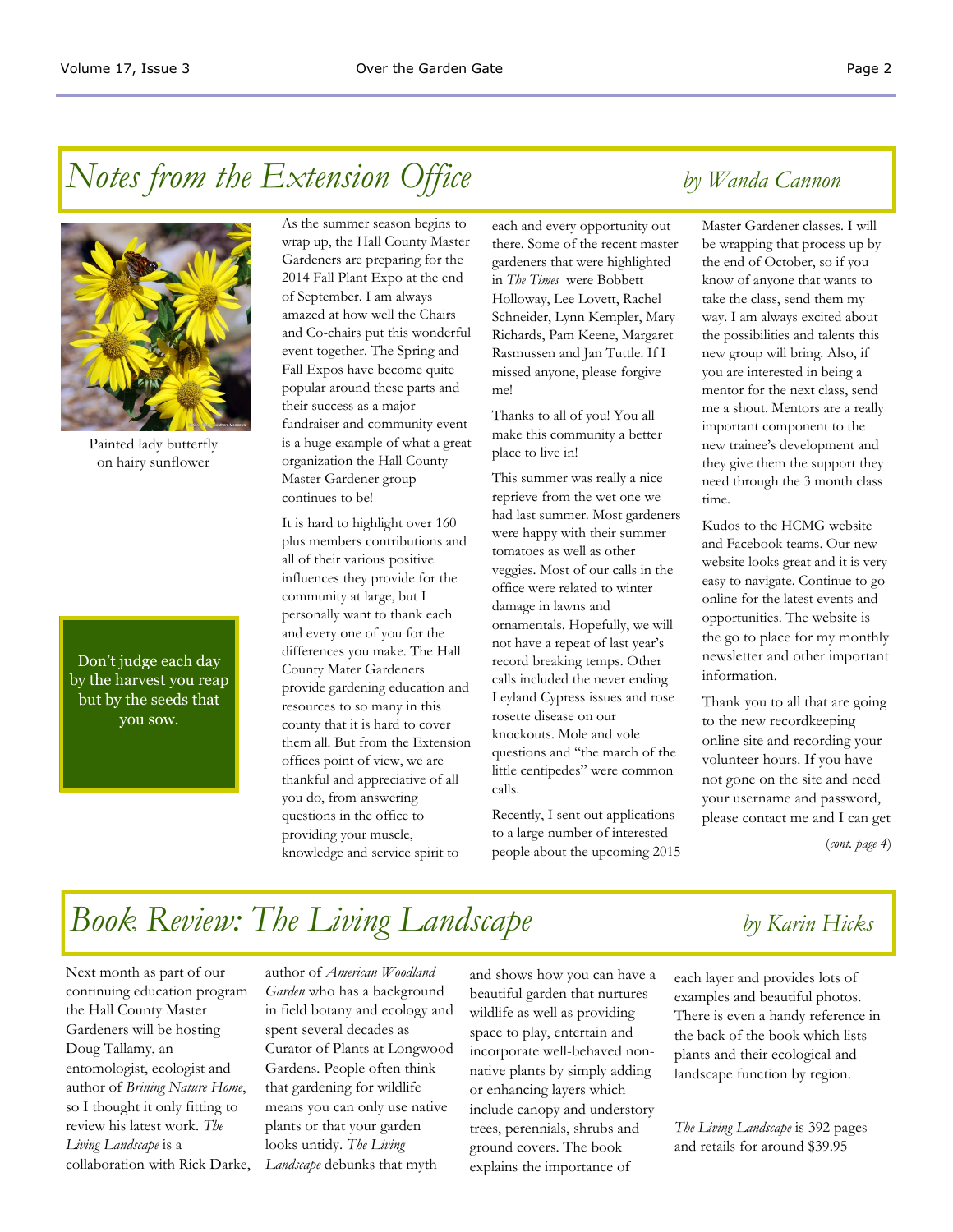## *Be Your Own Nursery by Karin Hicks*

My garden turned 7 years old this year. For years we were buying plants at the Master Gardener expos, local nurseries and on-line retailers to fill in our large beds. Don't get me wrong, I love shopping for plants, its my healthy addiction, but it does get very expensive.

An easy way to fill in gaps in the garden without buying plants is to leave the seed heads on your plants and let them self sow. The birds will also thank you for doing this as they will feast on the seeds all fall and winter. But if you want to add some of your plants to other areas of your garden and have a little say in where they call home collecting seeds is the way to go.

This is admittedly my newest garden passion and fall is the best time to walk around the garden and begin collecting seeds just before they start falling off or blowing away. Bring a few bags or containers with you on your morning or afternoon strolls and start picking.

One major benefit of collecting seeds grown in your garden is that you know the mother plant, and the conditions it thrives in in your garden. Also, if you don't use chemicals you know the seeds are organic. Think about it, you can't get more locally sourced seeds that those out your back door.

Once you've collected your seeds you can begin to sow them. Remember from our master gardener class that many seeds need cold or wet stratification and winter is the perfect period to provide these conditions. So get some old nursery pots (from all those plants you bought at the fall expo) fill them with soil and broadcast your seeds in them. Let the cold, wet winter that we are forecasted to have this winter do its job and come spring you will have lots of seedlings popping up ready to pot up or put out in your garden.

If you don't use all your seeds you can save them for next year or share with friends.

**Strip each seed from the chaff**, which is often the feathery or crunchy part connected to the seed.

**Let the seeds dry out**. If you pick seeds when they are already falling off the plant, they should be pretty dry. But if you pick them after rain or other wet weather, they'll need several days or weeks to dry out inside spreading them on a pan or table helps speed up the drying.

**Store in a paper bag**, which provides good air circulation (glass and plastic will encourage mold growth). Lunch bags work great and you can easily label them with the plant name and year collected. Store bags in a cool, dry, dark place.

My garden will be littered with pots over the winter which will come alive in spring. Growing plants from seed is an incredibly rewarding experience especially when I can share my passion with my friends!





## *Growing Native: August and September Asters by Janelle Whalen*

Anyone who takes a peak out the car window in August or September notices the tall stalks of golden wildflowers along the roadsides. Stopping to take a look, it's obvious that there are MANY different kinds! Trying to ID them all is a big project, but it's inspiring just to observe the beautiful sculptural shapes of each one.

They are all in the "Asteraceae" family, but there are several genuses found in Northeast Georgia.

There are three common ones and, interestingly, they can be identified by looking at the BACK of the flowerhead. Pick a few flowers to study, and then turn them over to look at the back. A Rudbeckia has

large bracts (modified leaves) around the back. A Coreopsis has simple rows of bracts around the back. A Helianthus has multiple rows around the back. A wildflower guidebook will give you clues to the other asters. Enjoy the variety, then collect a few seeds to try growing them in your home garden!.



Georgia aster (*Symphyotrichum georgianum*)